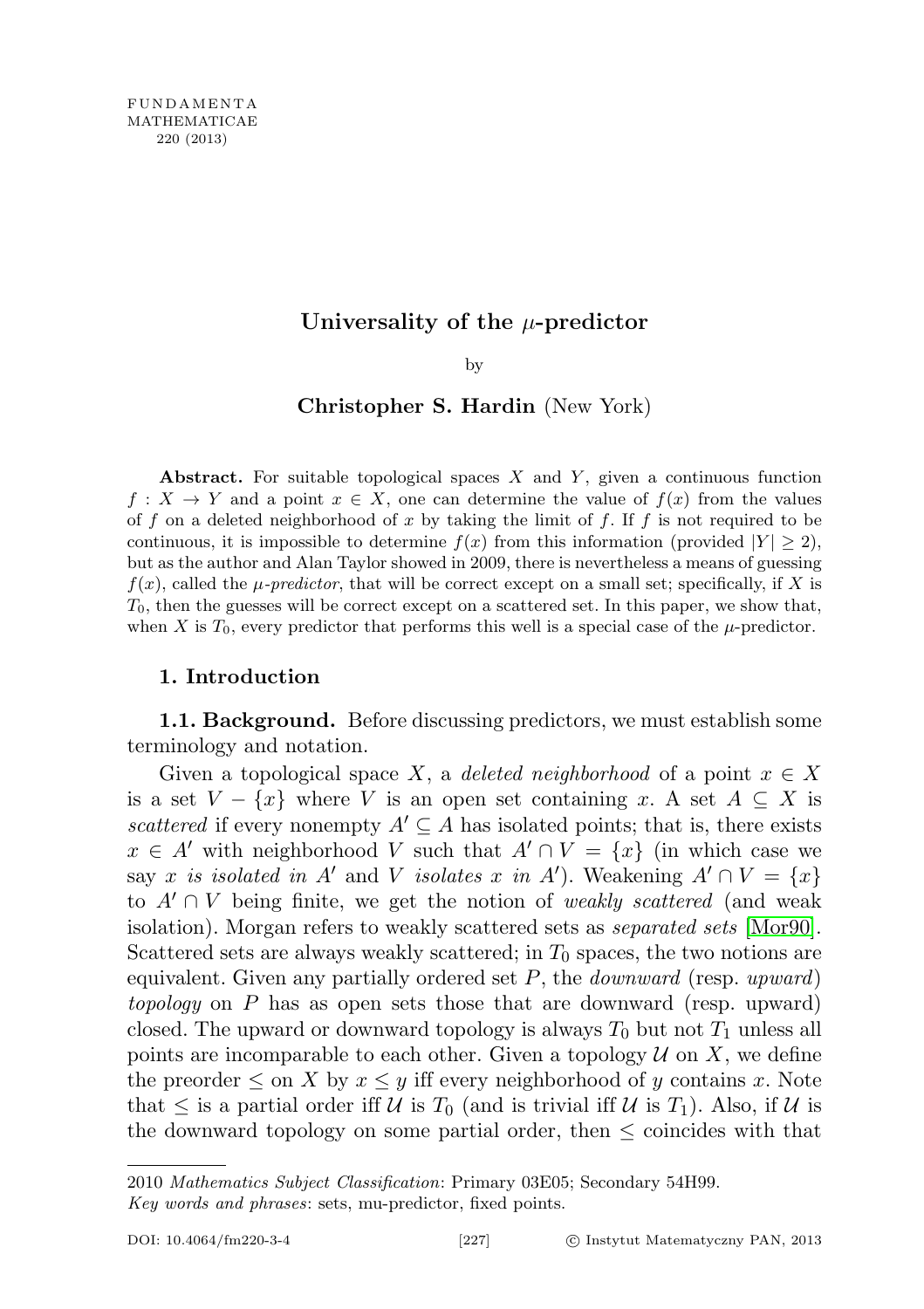order. We denote the closure of a set  $A \subseteq X$  by  $\overline{A}$ , and write  $\overline{x}$  as shorthand for  $\overline{\{x\}}$ . Note that  $\overline{x} = \{y \in X \mid x \leq y\}.$ 

The set of functions from X to Y is denoted  $^{X}Y$ ; our convention throughout the paper is that X is a topological space and Y is a set. Given  $f \in {}^X Y$ ,  $a \in X, b \in Y$ , we use  $f[b/a]$  to denote the function  $f' \in {}^X Y$  with  $f'(a) = b$ and  $f'(x) = f(x)$  for  $x \neq a$ . For  $f, g \in {}^XY$ , we abuse the notation for symmetric difference slightly and let  $f \Delta g = \{x \in X \mid f(x) \neq g(x)\}\.$  For each  $x \in X$ , we define the equivalence relation  $\approx_x$  on  $^X Y$  by  $f \approx_x g$  iff x has a deleted neighborhood Q such that  $(f \triangle g) \cap Q = \emptyset$ ; informally,  $f \approx_x g$  means that f and g are equal near (but not necessarily at) x. The  $\approx_x$ -equivalence class of f is denoted  $[f]_x$ , and is also called the *deleted germ of f at x*. If  $S: {}^X Y \to {}^X Y$ , we use  $Sf$  as shorthand for  $S(f)$ .

1.2. Predictors. We are concerned with the problem of, at each  $x$ , guessing the value of  $f(x)$  from  $[f]_x$ . A predictor (for XY) is a function  $S: {^X}Y \to {^X}Y$  such that for all  $x \in X$ ,

<span id="page-1-0"></span>(1.1) 
$$
f \approx_x g \Rightarrow Sf(x) = Sg(x).
$$

We think of  $Sf(x)$  as a guess for the value of  $f(x)$ ; formula [\(1.1\)](#page-1-0) requires that this guess is based only on the values of  $f$  near (but not at)  $x$ . Observe that limits, when they exist, behave this way: if  $\lim_{t\to x} f(t)$  exists and  $f \approx_x g$ , then  $\lim_{t\to x} g(t) = \lim_{t\to x} f(t)$ . We say that S guesses f correctly at x if  $Sf(x) = f(x)$ ; accordingly,  $Sf \triangle f$  is the set of points where S guesses f incorrectly. For  $\mathcal{I} \subseteq \mathcal{P}(X)$  (typically an ideal), we call S an *I*-error predictor if  $Sf \triangle f \in \mathcal{I}$  for all  $f \in {}^XY$ ; in the special cases where  $\mathcal{I}$  is the set of finite or scattered sets, we respectively say finite-error or scattered-error.

How well can a predictor do at accurately guessing values of  $f$ ? If  $X =$  $Y = \mathbb{R}$  and only continuous functions are under consideration, then one can always guess  $f(x)$  correctly by taking  $\lim_{t\to x} f(t)$ . If one allows arbitrary functions, then there is no hope of having a predictor  $S$  that always guesses correctly. In fact, we can make any predictor wrong on any scattered set; scattered sets are the topological analog of well-founded sets, and the proof of the following theorem is a straightforward diagonalization by induction.

THEOREM 1.1 ([\[HT09\]](#page-13-0)). Suppose  $|Y| \geq 2$ , S is a predictor, and  $A \subseteq X$ is scattered. Then there is a function  $f \in {}^X Y$  such that  $A \subseteq S f \bigtriangleup f$ .

Scattered sets tend to be small. For instance, in the usual topology on R, they are exactly the countable  $G_{\delta S}$  [\[DG76\]](#page-13-1); in the upward topology on any ordinal, they are exactly the finite sets. So it is surprising that scattered-error predictors exist, provided X is  $T_0$ . The method of prediction introduced in [\[HT08\]](#page-13-2) and generalized to topological spaces in [\[HT09\]](#page-13-0) is the  $\mu$ -predictor, which we now consider.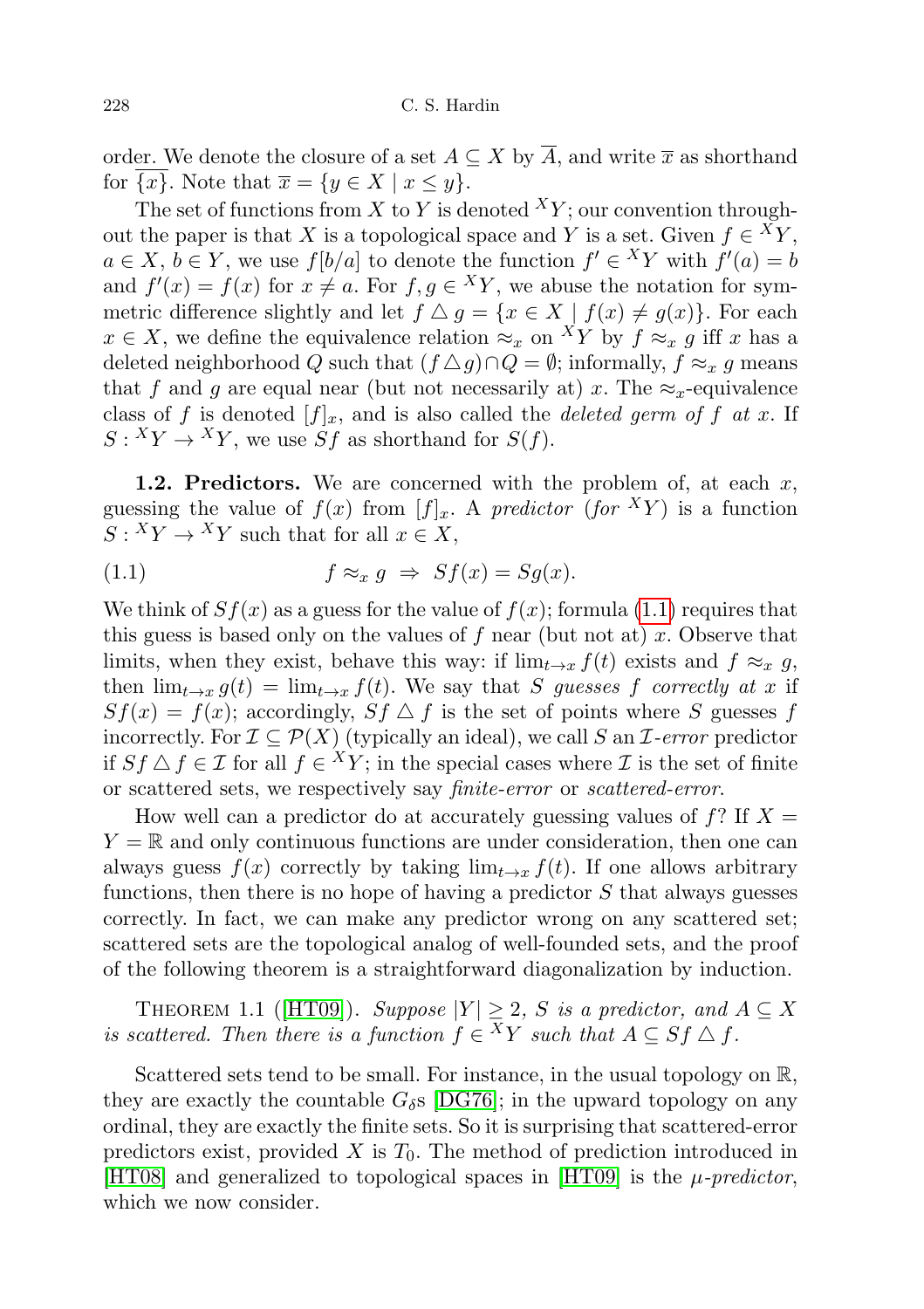### 1.3. The  $\mu$ -predictor

DEFINITION 1.2. Fix a well-ordering  $\preceq$  of <sup>X</sup>Y. For  $f \in {}^X Y$  and  $x \in X$ , let  $\langle f \rangle_x$  be the  $\preceq$ -least element of  $[f]_x$ . The *µ-predictor*  $M$ <sub> $\prec$ </sub> (or simply M when  $\preceq$  is understood) is defined by

$$
Mf(x) = \langle f \rangle_x(x).
$$

If one thinks of  $f \prec g$  as meaning f is "simpler" than g, then one can see the  $\mu$ -predictor as a formalization of Occam's razor: at each point, M guesses according to the  $\preceq$ -least ("simplest") function consistent with the information available.

<span id="page-2-0"></span>THEOREM 1.3. If X is  $T_0$  and  $\preceq$  is any well-ordering of  $^XY$ , then M is a scattered-error predictor.

<span id="page-2-2"></span>COROLLARY 1.4. If X is  $T_0$ , there exists a scattered-error predictor for  ${}^XY$ .

We prove Theorem [1.3](#page-2-0) at the end of this section, as it has not yet been published, but it is very similar to Theorem 2.4 of [\[HT09\]](#page-13-0); that result uses a slight modification of the  $\mu$ -predictor to allow for a more economical proof (namely, it uses the  $\mu^*$ -predictor, which ignores finite differences, and which we visit in Section [5\)](#page-10-0).

Our main result is the following; it shows that when  $X$  is  $T_0$ , every scattered-error predictor is a special case of the  $\mu$ -predictor.

<span id="page-2-1"></span>THEOREM 1.5. Suppose X is  $T_0$  and S is a scattered-error predictor for <sup>X</sup>Y. Then  $S = M_{\prec}$  for some well-ordering  $\preceq$  of <sup>X</sup>Y.

We actually prove something slightly stronger that involves a generalization of a couple of the above concepts to allow finer control over the information available to predictors; this generality is needed in Sections [4](#page-8-0) and [5.](#page-10-0) A notion of indistinguishability  $\equiv$  assigns to each  $x \in X$  an equivalence relation  $\equiv_x$  on <sup>X</sup>Y. Most notably, the relations  $\approx_x$  above give a notion of indistinguishability  $\approx$ , which we take as our default if no other notion is specified. A function  $S: {^X}Y \to {^X}Y$  respects  $\equiv$  if [\(1.1\)](#page-1-0) holds with  $\equiv$  in place of  $\approx$ , and we call S a predictor under  $\equiv$ . In any notation defined in terms of  $\approx$ , we add a superscript to indicate the use of  $\equiv$  in place of  $\approx$ ; for example,  $[f]_x^{\equiv}$  is the equivalence class of f under  $\equiv_x$ , and  $M \leq f(x) = \langle f \rangle_x^{\equiv}(x)$ . Naturally, we say that  $\equiv$  *refines* (*coarsens*)  $\equiv'$  if  $\equiv_x$  refines (*coarsens*)  $\equiv'_{x}$  for each  $x \in X$ . Note that if  $\equiv$  refines  $\equiv'$ , then any predictor under  $\equiv'$  is also a predictor under ≡. We can now state the stronger version of Theorem [1.5.](#page-2-1)

<span id="page-2-3"></span>THEOREM 1.6. Suppose X is  $T_0$  and S is a scattered-error predictor for <sup>X</sup>Y. Then there exists a well-ordering  $\preceq$  of <sup>X</sup>Y such that for any notion of indistinguishability  $\equiv$  that coarsens  $\approx$  and which S respects,  $S = M \frac{1}{\leq}$ .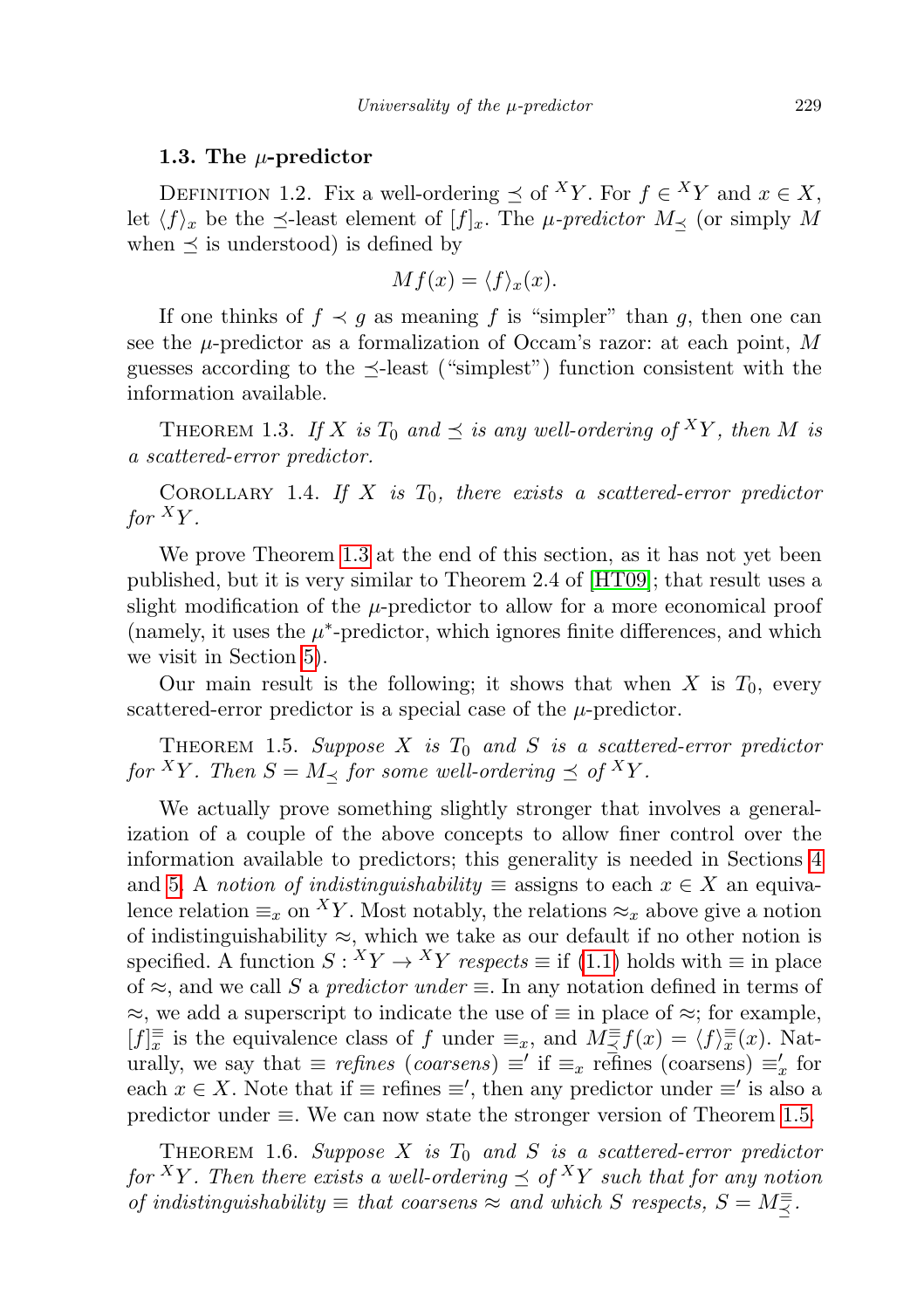In addition to characterizing the scattered-error predictors for  $T_0$  spaces, the above results suggest a certain naturality to the  $\mu$ -predictor. They also give some progress toward determining the strength of Corollary [1.4;](#page-2-2) in particular, does it imply AC over ZF? Our proofs of Theorems [1.5](#page-2-1) and [1.6](#page-2-3) are carried out in ZFC, but we examine what *can* be done in ZF in Section [6.](#page-11-0)

The rest of the paper is organized as follows. We finish the introduction with the proof of Theorem [1.3.](#page-2-0) In Section [2,](#page-4-0) we take a closer look at scattered sets and derive some results about scattered-error predictors that are needed in Section [3,](#page-7-0) where we prove the main results. In Section [4,](#page-8-0) we give a variation of Theorem [1.5](#page-2-1) in a context where "visibility" is specified by a binary relation on  $X$  rather than a topology. Section [5](#page-10-0) considers two variations of the  $\mu$ -predictor, obtained by intentionally ignoring certain information, and explains the way in which the main results apply to them. Section [6](#page-11-0) revisits some of the material from within ZF. We finish in Section [7](#page-12-0) with further questions.

*Proof of Theorem [1.3.](#page-2-0)* Take any  $f \in {}^X Y$  and let  $W = Mf \triangle f$ .

With  $\leq$  as defined in Section [1.1,](#page-0-0) we claim that for  $x, y \in W$ ,  $x \leq y \Rightarrow$  $\langle f \rangle_x \prec \langle f \rangle_y$ . Suppose  $x, y \in W$  with  $x < y$ . Let V be a neighborhood of y (and hence also of x) witnessing  $f \approx_y \langle f \rangle_y$ . Since  $x \not\geq y$ , x has a neighborhood U with  $y \notin U$ . Then f and  $\langle f \rangle_y$  agree on  $U \cap V$ , witnessing  $f \approx_x \langle f \rangle_y$ , so  $\langle f \rangle_x \preceq \langle f \rangle_y$ . However,  $\langle f \rangle_y(x) = f(x)$  (since  $x \in V - \{y\}$ ) and  $\langle f \rangle_x(x) \neq f(x)$  (since  $x \in W$ ), so  $\langle f \rangle_x \neq \langle f \rangle_y$ . We now have  $\langle f \rangle_x \prec \langle f \rangle_y$ , establishing the claim.

From the claim, it follows that W is well-founded in  $\leq$ ; otherwise, it would induce an infinite descending chain in  $\preceq$ .

Suppose for a contradiction that W is not scattered. Then, as X is  $T_0$ , W is not weakly scattered, so there exists a nonempty  $W' \subseteq W$  with no weakly isolated points. Note that any nonempty intersection of an open set with  $W'$  is infinite with no weakly isolated points.

Let  $x \in W'$  be such that  $\langle f \rangle_x$  is  $\preceq$ -minimal among  $\{\langle f \rangle_y | y \in W'\}$ , and let V be a neighborhood of x witnessing  $f \approx_x \langle f \rangle_x$ . Let  $W'' = W' \cap V - \{x\}$ , which is infinite.

Take any  $y \in W''$  and suppose  $y \not\geq x$ . Then y has a neighborhood U excluding x. So  $f \approx_y \langle f \rangle_x$ , since  $\langle f \rangle_x$  and f agree on  $V - \{x\} \supseteq V \cap U$ . It follows that  $\langle f \rangle_y \preceq \langle f \rangle_x$ , and hence  $\langle f \rangle_y = \langle f \rangle_x$  by the minimality of  $\langle f \rangle_x$ . Consequently, M guesses correctly at y, since  $\langle f \rangle_x$  and f agree on  $V - \{x\}$ , a contradiction. So, for all  $y \in W''$ ,  $y > x$ .

Let Z be the set of  $\leq$ -minimal elements of W''. Since  $\leq$  is well-founded on W, every  $y \in W''$  has a  $z \in Z$  with  $z \leq y$ . Note that Z forms an antichain in  $\leq$ .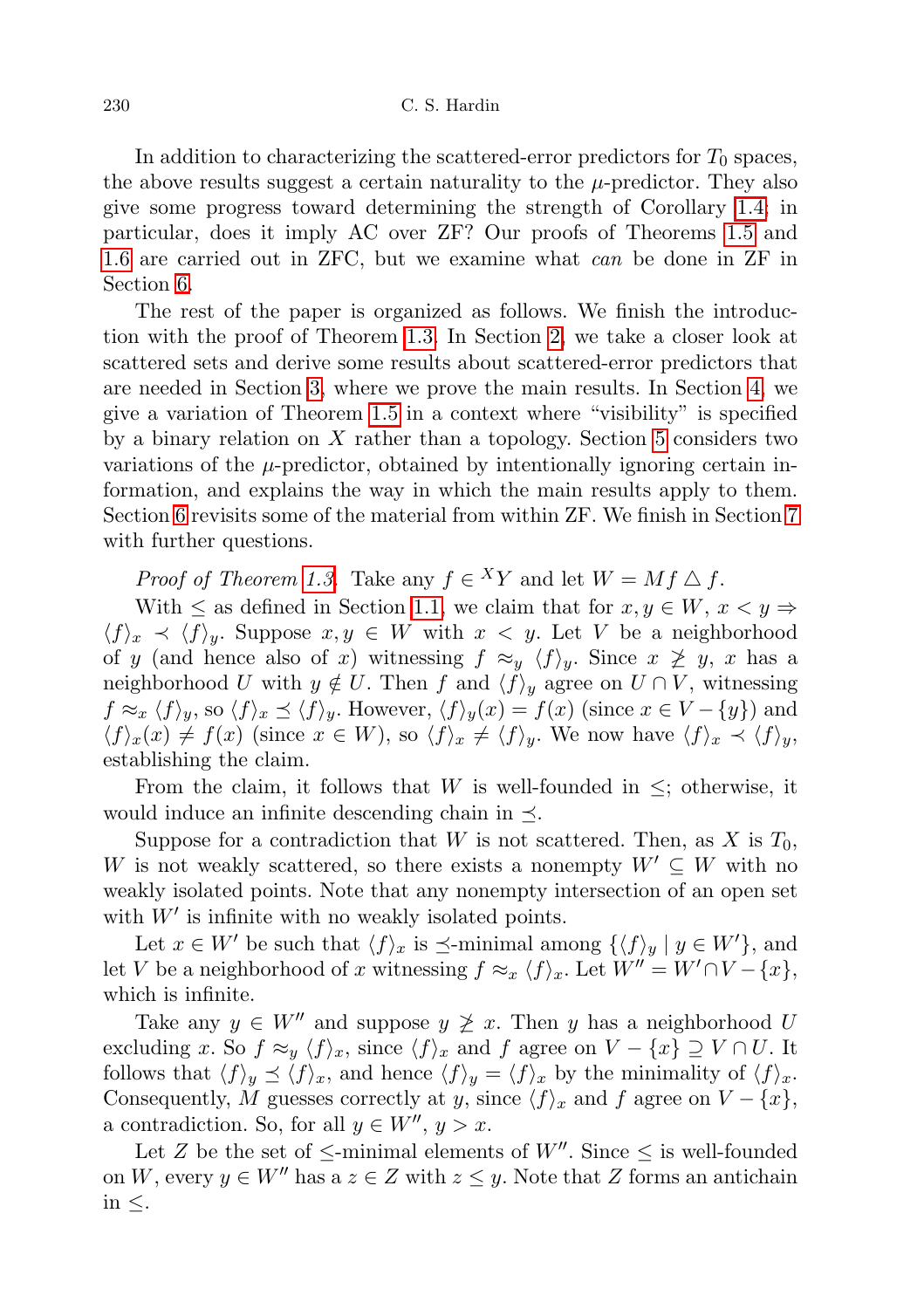Take any neighborhood  $V'$  of x. We claim that  $V' \cap Z$  is infinite. If not, let  $V' \cap Z = \{z_1, \ldots, z_n\}$ . For  $1 \leq i \leq n$ , we have  $x < z_i$ , so there is a neighborhood  $V_i$  of x that excludes  $z_i$ . Then the set  $T = (\bigcap_i V_i) \cap V \cap V'$  is a neighborhood of  $x$  disjoint from  $Z$ . Since the complement of  $T$  is closed and hence upwards closed under  $\leq$ , T is in fact disjoint from W''. So,  $T \cap W'$  $=\{x\}$ , contradicting the fact that W' has no weakly isolated points. Therefore, every neighborhood of  $x$  has infinite intersection with  $Z$ .

For any  $z \in Z$  and neighborhood U of z, U is a neighborhood of x (since  $x < z$ ), so U intersects Z infinitely as shown above. Hence Z has no weakly isolated points.

Take  $z_0 \in Z$  such that  $\langle f \rangle_{z_0}$  is  $\preceq$ -minimal among  $\{\langle f \rangle_z | z \in Z\}$ . Let  $U_0$ be a neighborhood of  $z_0$  witnessing  $f \approx_{z_0} \langle f \rangle_{z_0}$ . Take any  $z_1 \in Z \cap U_0 - \{z_0\}$ . Since Z is an antichain in  $\leq$ ,  $z_0 \nleq z_1$ , so  $z_1$  has a neighborhood  $U_1$  excluding  $z_0$ . Then f and  $\langle f \rangle_{z_0}$  agree on  $U_0 \cap U_1$ , so  $f \approx_{z_1} \langle f \rangle_{z_0}$ , yielding  $\langle f \rangle_{z_1} \preceq \langle f \rangle_{z_0}$ . It follows that  $\langle f \rangle_{z_1} = \langle f \rangle_{z_0}$  by the minimality of  $\langle f \rangle_{z_0}$ . So, since f and  $\langle f \rangle_{z_0}$  agree on  $U_0 - \{z_0\}$ , M guesses correctly at  $z_1$ , a contradiction.  $\blacksquare$ 

### <span id="page-4-0"></span>2. Scattered sets

DEFINITION 2.1. For  $A \subseteq X$ , let

 $\lim A = \{x \in X \mid \text{every deleted neighborhood of } x \text{ intersects } A\}.$ Define  $A^{\bullet} = A \cap \lim A$ , and define  $A^{(\alpha)}$  for ordinals  $\alpha$  by

$$
A^{(0)} = A,
$$
  
\n
$$
A^{(\alpha+1)} = (A^{(\alpha)})^{\bullet},
$$
  
\n
$$
A^{(\lambda)} = \bigcap_{\alpha < \lambda} A^{(\alpha)} \quad (\lambda \text{ a limit ordinal}).
$$

The rank of A is the least ordinal  $\rho(A)$  such that  $A^{(\rho(A)+1)} = A^{(\rho(A))}$ ; we call  $A^{(\rho(A))}$  the kernel of A.

This is very similar to Cantor–Bendixson derivatives and rank, except that we have  $A^{\bullet} = A \cap \lim A$ , while the Cantor–Bendixson derivative of A is lim A.

PROPOSITION 2.2. A set is scattered iff its kernel is  $\emptyset$ .

PROPOSITION 2.3. In the downward (resp. upward) topology on a partial order, the scattered sets are the well-founded (resp. co-well-founded) sets.

<span id="page-4-2"></span>PROPOSITION 2.4. If sets  $U_i \subseteq X$ ,  $i \in I$ , are open and  $\Sigma \subseteq \bigcup_i U_i$ , then  $\Sigma$  is (weakly) scattered iff  $\Sigma \cap U_i$  is (weakly) scattered for each  $i \in I$ .

<span id="page-4-1"></span>PROPOSITION 2.5. The family  $\mathcal I$  of weakly scattered subsets of  $X$  forms an ideal, i.e.,  $\emptyset \in \mathcal{I}$ ,  $(A \in \mathcal{I} \& B \subseteq A) \Rightarrow B \in \mathcal{I}$ , and  $A, B \in \mathcal{I} \Rightarrow A \cup B \in \mathcal{I}$ .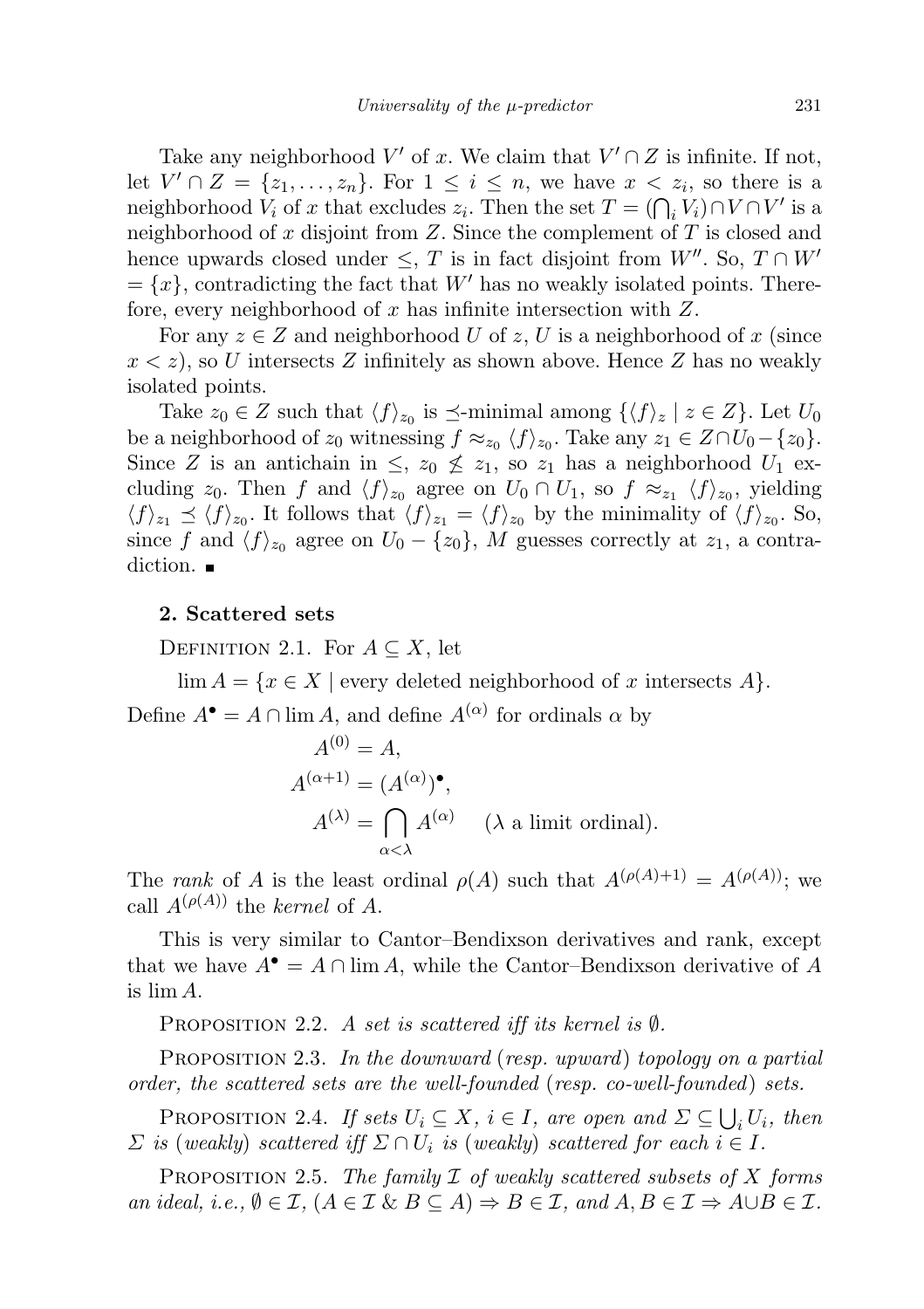232 C. S. Hardin

(In  $T_0$  spaces, this ideal is the same as the family of scattered sets. In non-T<sub>0</sub> spaces, the latter is not an ideal: If  $x_0$  and  $x_1$  witness that X is not  $T_0$ , then  $\{x_0\}$  and  $\{x_1\}$  are scattered but  $\{x_0, x_1\}$  is not.)

We define the relation  $=$ <sup>†</sup> on <sup>X</sup>Y by  $f =$ <sup>†</sup> g iff  $f \triangle g$  is weakly scattered. In light of Proposition [2.5,](#page-4-1) this is an equivalence relation, and we use  $[f]^\dagger$ to denote the equivalence class of  $f$  under  $=$ <sup>†</sup>.

<span id="page-5-0"></span>LEMMA 2.6. If X is  $T_0$ ,  $\Sigma \subseteq X$  is scattered and  $x \in X$ , then x has a neighborhood V such that  $V \cap \Sigma \cap \overline{x} - \{x\} = \emptyset$ .

*Proof.* Let  $\Sigma' = \Sigma \cap \overline{x} - \{x\}$ . If  $\Sigma' = \emptyset$ , then we can let V be any neighborhood of x. Otherwise, since  $\Sigma'$  is scattered, there exists  $y \in \Sigma'$  with neighborhood W such that  $W \cap \Sigma' = \{y\}$ . Since  $x \leq y$ , every neighborhood of y contains x; in particular, W is a neighborhood of x, and since X is  $T_0$ and  $x \neq y$ , x has a neighborhood U such that  $y \notin U$ . Let  $V = W \cap U$ . Then V is a neighborhood of x disjoint from  $\Sigma'$ , so  $V \cap \Sigma \cap \overline{x} - \{x\} = \emptyset$ .

2.1. Fixed points of scattered-error predictors. Throughout this subsection, we assume X is  $T_0$ .

<span id="page-5-2"></span>PROPOSITION 2.7. If U is open and  $f|U = f'|U$ , then  $Sf|U = Sf'|U$ for any predictor S.

<span id="page-5-1"></span>LEMMA 2.8. Suppose  $x \in X$  and  $f, f' \in {}^XY$  are such that  $f \triangle f' \subseteq \{x\}.$ Then for any scattered-error predictor  $S$ , x has a neighborhood  $V$  such that  $(Sf \triangle Sf') \cap V = \emptyset.$ 

*Proof.* Let  $\Sigma = Sf \triangle Sf'$ , which is scattered since  $Sf = f f = f' = f Sf'$ . By Lemma [2.6,](#page-5-0) let V be a neighborhood of x such that  $V \cap \Sigma \cap \overline{x} - \{x\} = \emptyset$ . We claim that  $\Sigma \cap V = \emptyset$ ; for this, it suffices to show that  $\Sigma \subseteq \overline{x} - \{x\}$ . If  $y \notin \overline{x}$ , then y has a neighborhood U with  $x \notin U$ ; U witnesses  $f \approx_y f'$ , so  $Sf(y) = Sf'(y)$  and hence  $y \notin \Sigma$ . Also,  $f \approx_x f'$ , so  $x \notin \Sigma$ . This establishes the claim and we now have  $(Sf \triangle Sf') \cap V = \Sigma \cap V = \emptyset$ .

<span id="page-5-3"></span>LEMMA 2.9. If  $S$  is a scattered-error predictor, then every equivalence class of  $=$ <sup>†</sup> contains exactly one fixed point of S.

*Proof.* Let  $h \in {}^X Y$ . We first show that S has at most one fixed point in [h|<sup>†</sup>. Suppose  $f, f' \in [h]$ <sup>†</sup> are distinct fixed points. Then  $f \Delta f'$  is nonempty but scattered. Let  $x \in f \Delta f'$  with neighborhood V be such that  $(f \Delta f') \cap V$  $=\{x\}.$  Then  $f \approx_x f'$ , hence  $Sf(x) = Sf'(x)$ ; since  $Sf = f$  and  $Sf' = f'$ , we then have  $f(x) = f'(x)$ , a contradiction. So S has at most one fixed point in  $[h]^\dagger$ .

It remains to be shown that a fixed point of S in  $[h]^\dagger$  exists. Let

 $\mathcal{A} = \{ U \subseteq X \mid U \text{ is open and } \exists f \in [h]^{\dagger} Sf | U = f | U \}.$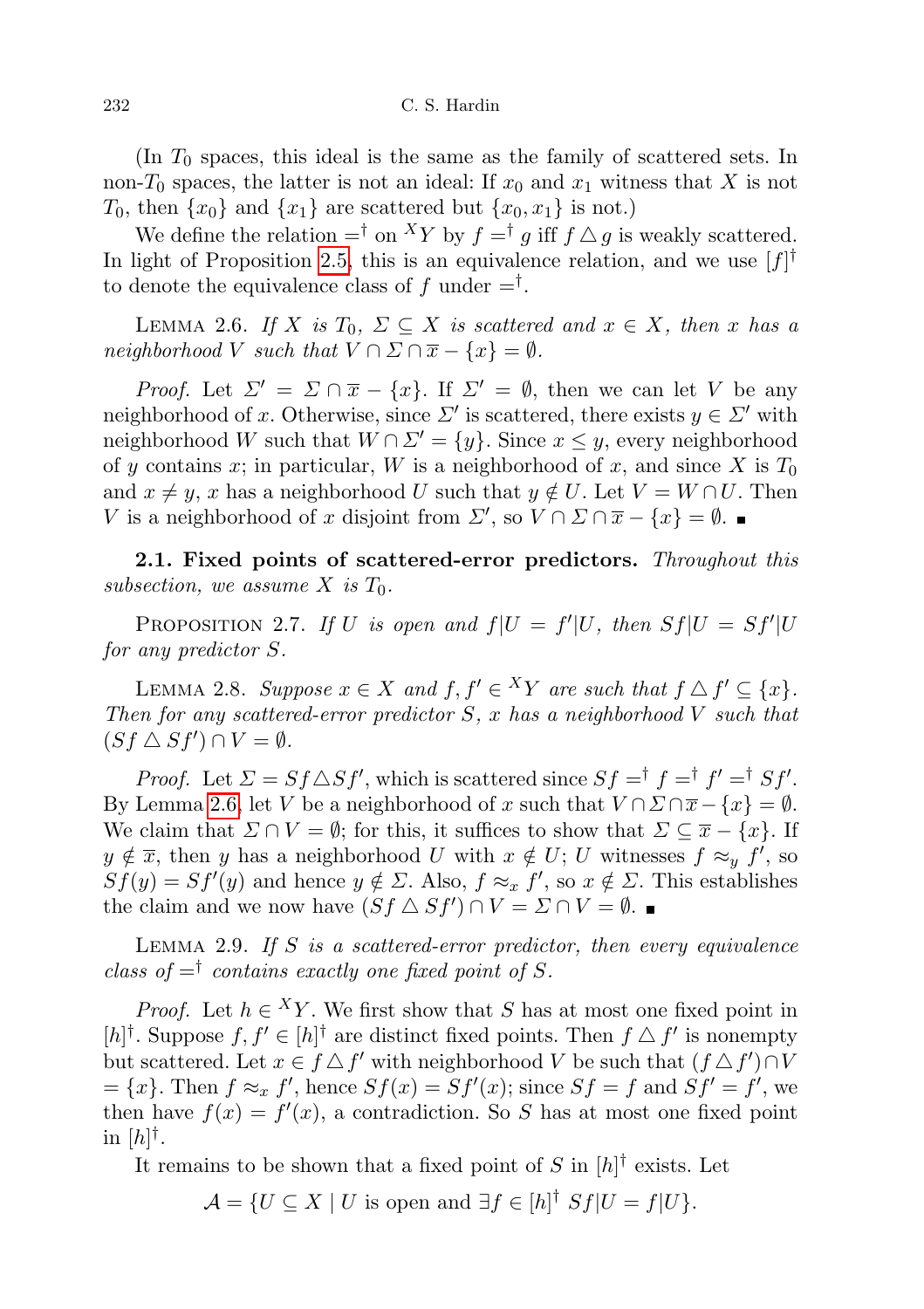We first show that no proper subset of X is a maximal element of  $A$ , and then show that  $A$  is closed under arbitrary unions.

Take any  $U \in \mathcal{A}$ , and let  $f \in [h]^{\dagger}$  be such that  $Sf|U = f|U$ . Assume  $Sf \triangle f \neq \emptyset$  (otherwise, f is a fixed point and we are done). Since  $Sf \triangle f$  is scattered, there exists  $x \in Sf \triangle f$  with neighborhood V such that  $(Sf \triangle f) \cap V = \{x\}$ . Let  $f' = f[Sf(x)/x]$ . By Lemma [2.8,](#page-5-1) shrinking V if necessary, we can assume without loss of generality that  $(Sf' \triangle Sf) \cap V = \emptyset$ . For  $z \in V - \{x\}$ , we have  $Sf'(z) = Sf(z) = f(z) = f'(z)$ , and we have  $Sf'(x) = Sf(x) = f'(x)$ ; this yields  $Sf'|V = f'|V$ .

For  $z \in U$ , Proposition [2.7](#page-5-2) gives us  $Sf'(z) = Sf(z) = f(z) = f'(z)$ , hence  $Sf'|U = f'|U$ . We now have  $Sf'|(U \cup V) = f'|(U \cup V)$ , so f' witnesses that  $U \cup V \in \mathcal{A}$ . Note that U is a proper subset of  $U \cup V$ , since  $x \in V - U$ . So, no proper subset of X is maximal in  $\mathcal{A}$ .

We now show that  $A$  is closed under arbitrary unions. Suppose we have sets  $U_i \in \mathcal{A}$  with associated functions  $f_i \in [h]^{\dagger}$ , for i in some index set I. We first show that the partial functions  $f_i|U_i$  are compatible. If not, then there are  $j, k \in I$  such that, letting  $U' = U_j \cap U_k$ , the set  $\Sigma = (f_j \triangle f_k) \cap U'$ is nonempty. Since  $\Sigma$  is scattered, there exists  $x \in \Sigma$  with neighborhood V such that  $\Sigma \cap V = \{x\}$ . Then  $f_i \approx_x f_k$ , so  $Sf_i(x) = Sf_k(x)$ , hence  $f_i(x) =$  $Sf_i(x) = Sf_k(x) = f_k(x)$ , a contradiction.

Let  $U = \bigcup_{i \in I} U_i$ . Since the partial functions  $f_i | U_i$  are compatible, their union is a function  $f: U \to Y$ . Extend f to a function  $f: X \to Y$  by letting  $f|(X-U) = h|(X-U)$ . Take any  $x \in U$ , and let  $i \in I$  be such that  $x \in U_i$ ; noting that  $f \approx_x f_i$ , we have  $Sf(x) = Sf_i(x) = f_i(x) = f(x)$ . It follows that  $Sf|U = f|U$ , so f witnesses that  $U \in \mathcal{A}$ , provided  $f = \dagger h$ , which follows from Proposition [2.4.](#page-4-2) This establishes the claim that  $A$  is closed under arbitrary unions.

Since  $A$  is closed under arbitrary unions (including the empty union, so  $\emptyset \in \mathcal{A}$ , and no proper subset of X is maximal in  $\mathcal{A}$ , it follows that  $X \in \mathcal{A}$ . The f witnessing  $X \in \mathcal{A}$  is a fixed point of S.

<span id="page-6-0"></span>LEMMA 2.10. Given any scattered-error predictor S (for  ${}^X Y$ ), any  $f \in {}^X Y$ , and any  $D \subseteq X$ , there exists  $f' \in {}^X Y$  such that  $f'|D = f|D$ and  $Sf' \triangle f' \subseteq D$ .

The idea in the following proof is that fixing  $f|D$  induces a scatterederror predictor for  $(X-D)Y$  to which we can apply Lemma [2.9.](#page-5-3)

*Proof.* Let  $X_0 = X - D$  with the subspace topology. For any  $h \in {}^{X_0}Y$ , define  $\hat{h} \in {}^X Y$  by  $\hat{h} | X_0 = h$ ,  $\hat{h} | D = f | D$ . Define the predictor  $S_0$  for  ${}^{X_0} Y$  by  $S_0 g = (S_0^{\circ})|X_0$ . It follows from the fact that S is a scattered-error predictor (for <sup>X</sup>Y) that  $S_0$  is a scattered-error predictor (for <sup>X<sub>0</sub>Y</sup>), so by the previous lemma, there is an  $h \in {}^{X_0}Y$  such that  $h = {}^{\dagger} f|X_0$  and  $S_0h = h$ . Then  $S\hat{h}|X_0 = S_0h = h = \hat{h}|X_0$ , so  $S\hat{h} \triangle \hat{h} \subseteq D$ , and  $\hat{h}|D = f|D$ . We let  $f' = \hat{h}$ .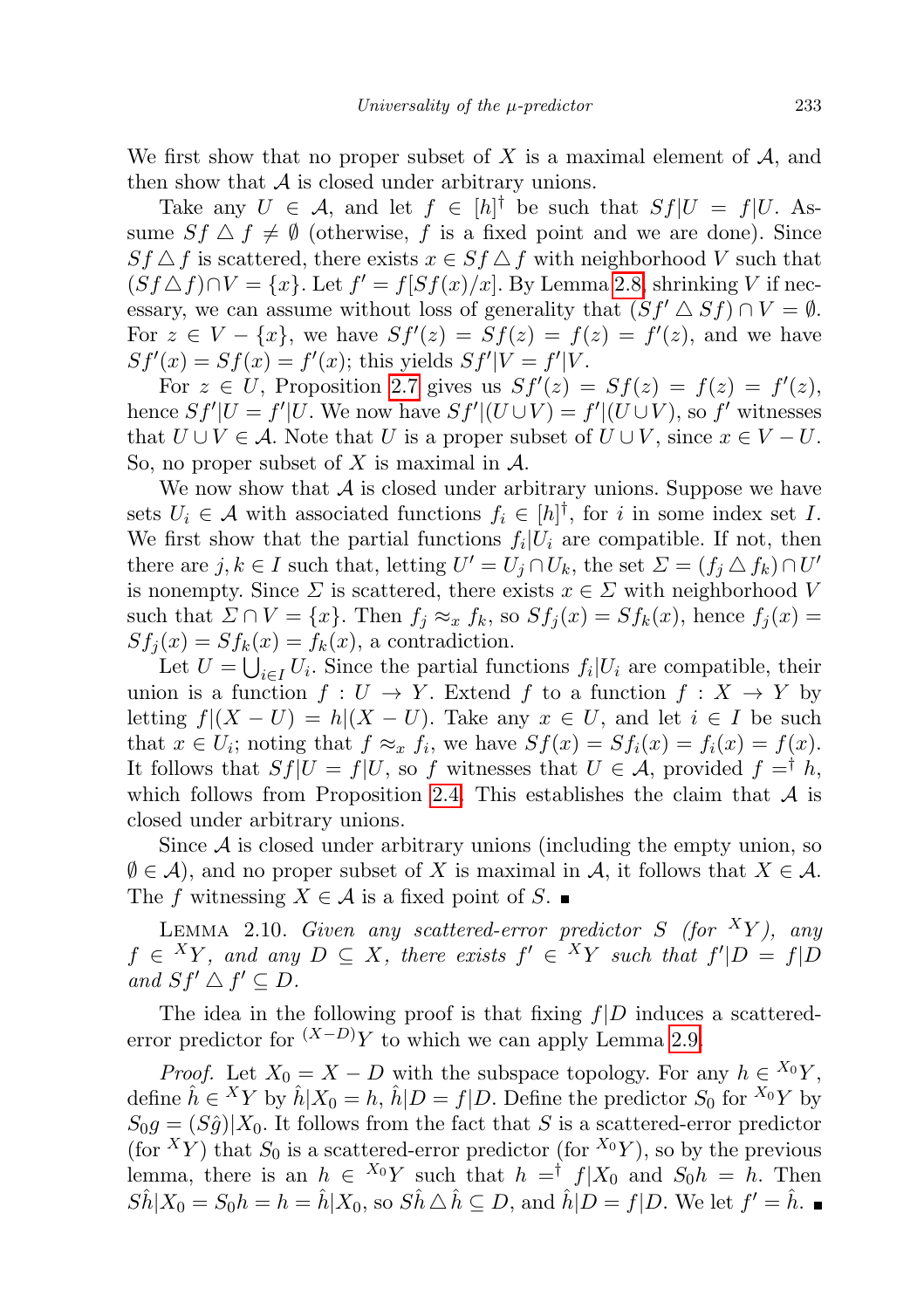<span id="page-7-0"></span>**3.** Universality of the  $\mu$ -predictor. Throughout this section, we assume X is  $T_0$ .

Fix a scattered-error predictor S, and let  $\prec$  be any well-ordering of  ${}^X Y$ such that  $\rho(Sf \triangle f) < \rho(Sf' \triangle f') \Rightarrow f \prec f'$ . We will show that the resulting  $M_{\preceq}$  coincides with S (and, more generally,  $M_{\preceq}^{\equiv} = S$  for appropriate  $\equiv$ ). To get some intuition for how this will work, if we have  $S\langle f \rangle_x(x) = \langle f \rangle_x(x)$ , then it will follow that  $Sf(x) = S\langle f \rangle_x(x) = \langle f \rangle_x(x) = Mf(x)$ , which we want. In order to favor functions g where  $Sg$  and g agree at x, but without making specific reference to x (since we have one ordering  $\preceq$  that is used at all points), we simply favor functions g where  $S_g$  and g agree often. In our case, the appropriate way to say that  $S_g$  and g agree often is to say that  $\rho(Sq \triangle q)$  is small. By placing functions g with small values of  $\rho(Sq \triangle q)$ early in the ordering, we will tend to get  $S\langle f \rangle_x(x) = \langle f \rangle_x(x)$ . That this is not just a tendency, but *always* happens, is worked out in the details that follow.

Suppose  $\equiv$  is a notion of indistinguishability that coarsens  $\approx$  but which is still respected by S (in the sense that  $f \equiv_x g \Rightarrow Sf(x) = Sg(x)$ ).

<span id="page-7-2"></span>LEMMA 3.1. Suppose  $f \in {}^X Y$ ,  $x \in X$ , and  $g = \langle f \rangle_{x}^{\equiv}$ . Then for any neighborhood V of x,  $\rho((Sg \triangle g) \cap V - \{x\}) = \rho(Sg \triangle g)$ .

*Proof.* It is immediate that  $\rho((Sq \triangle q) \cap V - \{x\}) \leq \rho(Sq \triangle q)$ . Suppose for a contradiction that  $\rho((Sg \triangle g) \cap V - \{x\}) < \rho(Sg \triangle g)$ . Let  $g' = g[Sg(x)/x]$ . By Lemma [2.8,](#page-5-1) let  $V'$  be a neighborhood of x such that

<span id="page-7-1"></span>(3.1) 
$$
(Sg \triangle Sg') \cap V' = \emptyset.
$$

Without loss of generality,  $V' \subseteq V$ . By Lemma [2.10,](#page-6-0) there is a  $g'' \in {}^X Y$  such that  $g'|V' = g''|V'$  and  $Sg'' \triangle g'' \subseteq V'$ . Note that  $Sg|V' = Sg'|V' = Sg''|V'$ by [\(3.1\)](#page-7-1) and Proposition [2.7.](#page-5-2)

We claim that  $Sg'' \triangle g'' \subseteq (Sg \triangle g) \cap V - \{x\}$ . Take any  $z \in Sg'' \triangle g''$ . Then  $z \in V' \subseteq V$ , since  $Sg'' \triangle g'' \subseteq V'$ . Note that  $g \approx_x g' \approx_x g''$  (the former because  $g \triangle g' = \{x\}$ , the latter because  $g'|V' = g''|V'$ , so  $Sg''(x) = Sg(x) =$  $g'(x) = g''(x)$ , hence  $x \notin Sg'' \triangle g''$ , so  $z \neq x$ . Also,  $Sg(z) = Sg''(z) \neq g''(z) =$  $g'(z) = g(z)$ , so  $z \in Sg \triangle g$ . We now have  $z \in (Sg \triangle g) \cap V - \{x\}$ , establishing the claim.

It follows that  $\rho(Sg'' \triangle g'') \leq \rho((Sg \triangle g) \cap V - \{x\}) < \rho(Sg \triangle g)$ , so  $g'' \prec g$ . Note, however, that  $g'' \approx_x g \equiv_x f$ , so  $g'' \equiv_x f$ , hence g is not the  $\preceq$ -least element of  $[f]_x^{\equiv}$ , a contradiction.

<span id="page-7-3"></span>LEMMA 3.2. Let  $\Sigma$  be a scattered set and suppose that  $x \in X$  is such that  $\rho(\Sigma \cap V - \{x\}) = \rho(\Sigma)$  for every neighborhood V of x. Then  $x \notin \Sigma$ .

*Proof.* Let  $\sigma = \rho(\Sigma)$ . Let  $\gamma$  be minimal such that  $x \notin \Sigma^{(\gamma)}$ . Note that  $\gamma \leq \sigma$  since  $\Sigma^{(\sigma)} = \emptyset$ . Note also that  $\gamma$  cannot be a limit ordinal (since, for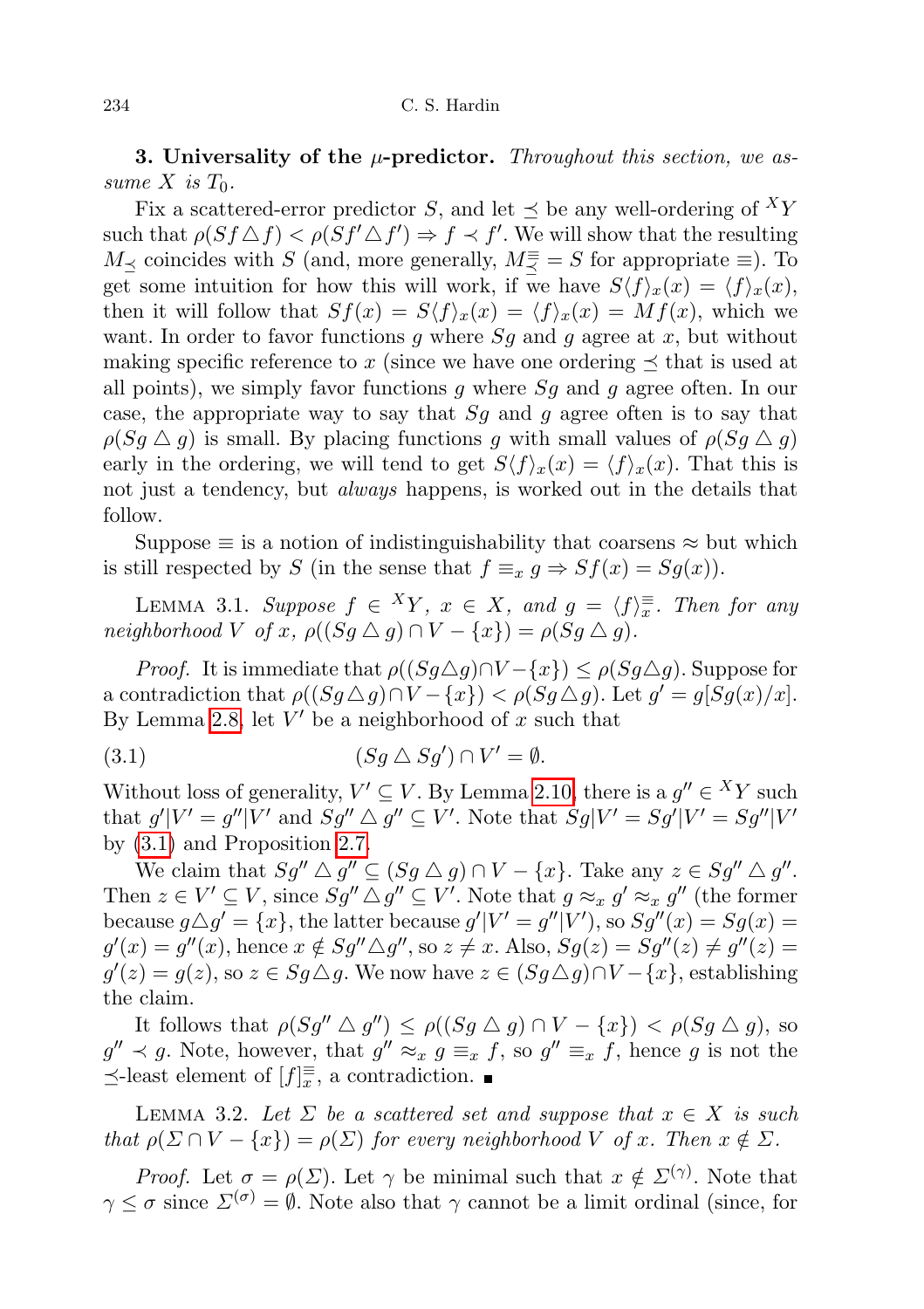any limit ordinal  $\lambda$ , any point absent from  $\Sigma^{(\lambda)}$  is already absent from  $\Sigma^{(\alpha)}$ for some  $\alpha < \lambda$ ).

Suppose for a contradiction  $x \in \Sigma$ . Then  $\gamma \neq 0$ , so  $\gamma = \beta + 1$  for some  $\beta$ . Then  $x \in \Sigma^{(\beta)}$  and x has a neighborhood V such that  $\Sigma^{(\beta)} \cap V - \{x\} = \emptyset$ . Hence  $(\Sigma \cap V - \{x\})^{(\beta)} = \emptyset$ , so  $\rho(\Sigma \cap V - \{x\}) \leq \beta < \sigma = \rho(\Sigma \cap V - \{x\})$ , a contradiction. Therefore,  $x \notin \Sigma$ .

<span id="page-8-1"></span>LEMMA 3.3. Suppose  $f \in {}^X Y$ ,  $x \in X$ , and  $g = \langle f \rangle \overline{\overline{x}}$ . Then  $Sg(x) = g(x)$ .

*Proof.* Let  $\Sigma = Sg \triangle g$ , a scattered set. By Lemma [3.1,](#page-7-2) for any neighborhood V of x,  $\rho(\Sigma \cap V - \{x\}) = \rho(\Sigma)$ . By Lemma [3.2,](#page-7-3)  $x \notin \Sigma$ , so  $Sg(x) = g(x)$ .

*Proof of Theorem [1.6.](#page-2-3)* With  $S$ ,  $\preceq$ , and  $\equiv$  as above, take any  $f \in {}^X Y$ and  $x \in X$ . Let  $g = \langle f \rangle_x = \mathbb{E}$ . By the previous lemma,  $Sg(x) = g(x)$ . Since  $g \equiv_x f$ , we have  $Sg(x) = Sf(x)$ . Then  $M \equiv_{\preceq} f(x) = g(x) = Sg(x) = Sf(x)$ . Therefore,  $S = M \frac{1}{2}$ .

Theorem [1.5](#page-2-1) follows as the special case where  $\equiv$  is  $\approx$ .

<span id="page-8-0"></span>4. Visibility relations. Rather than using a topology on  $X$  to give a notion of indistinguishability, we can use a binary relation in the following way. Let  $V$  be an irreflexive binary relation on  $X$ ; the intended meaning of  $xVy$  is that x sees y, in the sense that the value of  $f(y)$  is available when trying to guess  $f(x)$ , and we accordingly call V a visibility relation. The common metaphor here is hats: we imagine that  $X$  is a set of agents who have hats placed on their heads (with  $Y$  being the set of hat colors), V specifies who can see which hats, and the agents must try to guess the colors of their own hats from the hats they can see. Letting  $V(x)$  denote the set  $\{y \in X \mid xVy\}$ , we define the notion of indistinguishability  $\sim$  by  $f \sim_x g$ iff  $(f \triangle g) \cap V(x) = \emptyset$  (informally: x cannot see any difference between f and g). In the context of visibility relations,  $\sim$  is the default notion of indistinguishability; in particular, a *predictor for V* must now respect  $\sim$ rather than ≈.

An important observation is that if  $V$  is a transitive visibility relation on  $X$  (that is, a strict partial order of  $X$ ) and we put the upward topology on X, then  $\sim$  and  $\approx$  coincide. In short, transitive visibility is a special case of the topological context.

To speak of sets being scattered, we need to have a topology in mind. In the cases we examine, we will be using the upward topology induced by a certain partial order. So, recalling that the scattered sets in the upward topology on a partial order are the co-well-founded sets, the role played by scattered sets in previous sections is played by co-well-founded sets below.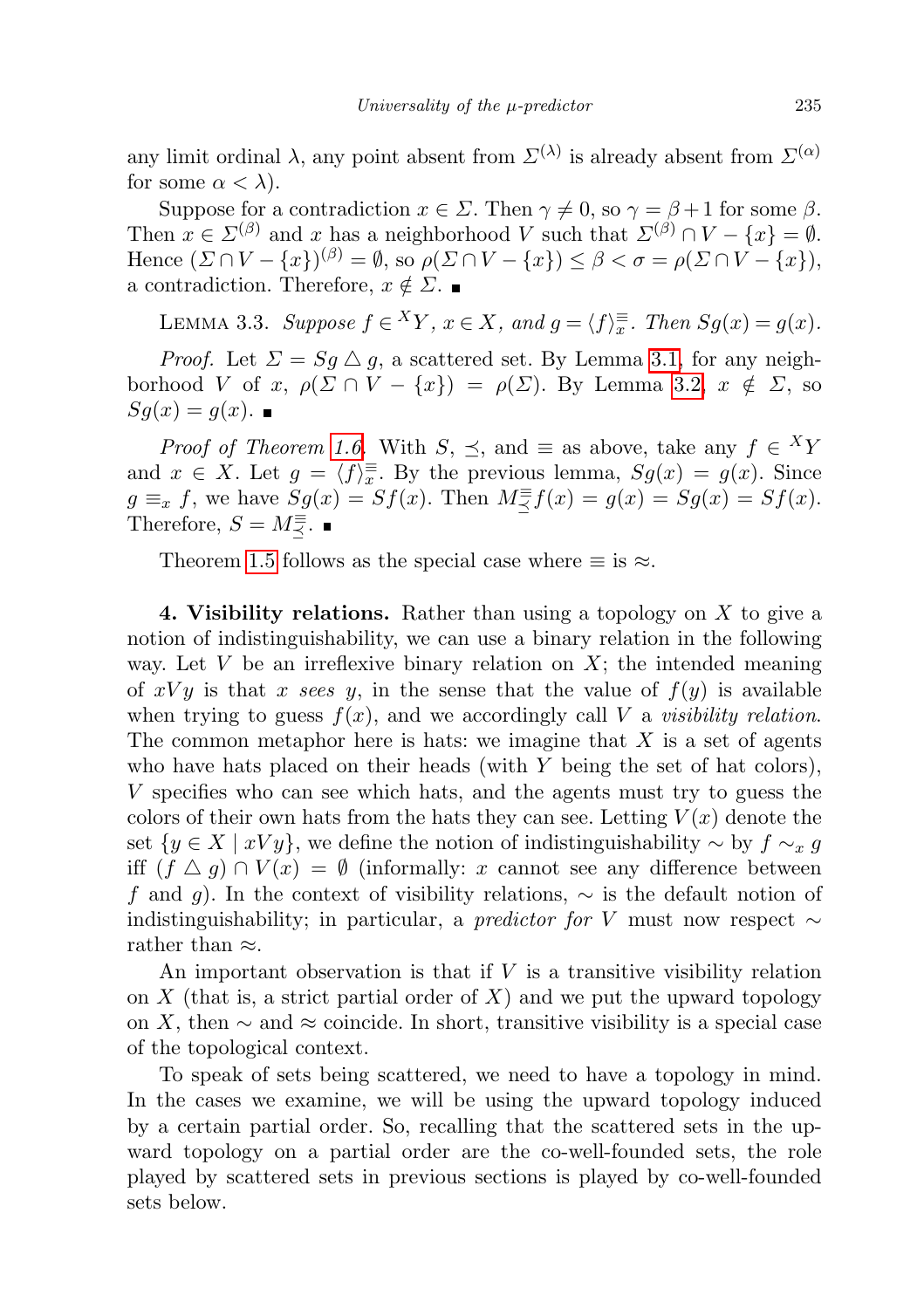#### 236 C. S. Hardin

What we are able to show is that when  $V$  is acyclic, "good" predictors (when they exist at all) are all special cases of the  $\mu$ -predictor.

<span id="page-9-0"></span>THEOREM 4.1. Let V be an acyclic visibility relation on X, let  $V^+$  denote its transitive closure, and suppose that  $S$  is a predictor for  $V$  such that  $Sf \triangle f$  is co-well-founded in  $V^+$  for all  $f \in {}^XY$ . Then  $S = M_{\preceq}$  for some well-ordering  $\preceq$  of <sup>X</sup>Y. (Now, of course, M<sub> $\preceq$ </sub> refers to M<sub> $\preceq$ </sub>, not M<sub> $\preceq$ </sub>.)

*Proof.* As V is acyclic,  $V^+$  is a strict partial order of X. Consider X as a topological space under the upward topology induced by  $V^+$ , and let  $\approx$ be the resulting notion of indistinguishability. Note that  $\approx$  refines  $\sim$ , so S respects  $\approx$ . Also, as noted above, the scattered sets coincide with the sets co-well-founded in  $V^+$ . So, we can consider S as a scattered-error predictor under ≈. Applying Theorem [1.6,](#page-2-3) let  $\preceq$  be a well-ordering of  $^{X}Y$  such that  $S = M_{\preceq}^{\equiv}$  for any  $\equiv$  that coarsens  $\approx$  and which S respects. In particular, this applies when  $\equiv$  is  $\sim$ , so  $S = M_{\preceq}^{\sim}$ .

A case of particular interest is finite-error predictors. The question of which relations  $V$  admit a finite-error predictor is an ongoing one; specifically, we would like to know whether or not the following are equivalent for  $|Y| \geq 2$ :

- (i) V admits a finite-error predictor;
- (ii) there is no sequence of distinct  $x_0, x_1, \ldots \in X$  such that  $\neg x_i V x_i$  for  $i \leq j$ .

The direction (i)⇒(ii) always holds, and (ii)⇒(i) is known to hold when X is countable or V is transitive [\[Har11\]](#page-13-3). Also, if (ii) $\Rightarrow$ (i) holds for acyclic V, then it holds for all  $V$  (since intersecting  $V$  with a well-ordering of  $X$  makes V acyclic while preserving (ii)). The following corollary tells us that, in the acyclic case, we can restrict our attention to instances of the  $\mu$ -predictor when seeking a finite-error predictor.

<span id="page-9-1"></span>COROLLARY 4.2. Suppose V is an acyclic visibility relation on X and that S is a finite-error predictor for V. Then  $S = M_{\preceq}$  for some well-ordering  $\prec$  of <sup>X</sup>Y.

Proof. Finite sets are necessarily co-well-founded in any partial order, so Theorem [4.1](#page-9-0) applies.  $\blacksquare$ 

<span id="page-9-2"></span>There is no hope of extending Theorem [4.1](#page-9-0) and Corollary [4.2](#page-9-1) to visibility relations that contain cycles (except in degenerate cases where there are no such S to begin with, or  $|Y| \leq 1$ , as the following simple theorem shows. Say that two predictors S and S' are almost the same if  $Sf \triangle S'f$  is finite for all  $f \in {}^X Y$ . Note that if S and S' are almost the same and I is a nonprincipal ideal, then S is  $\mathcal I$ -error iff S' is  $\mathcal I$ -error.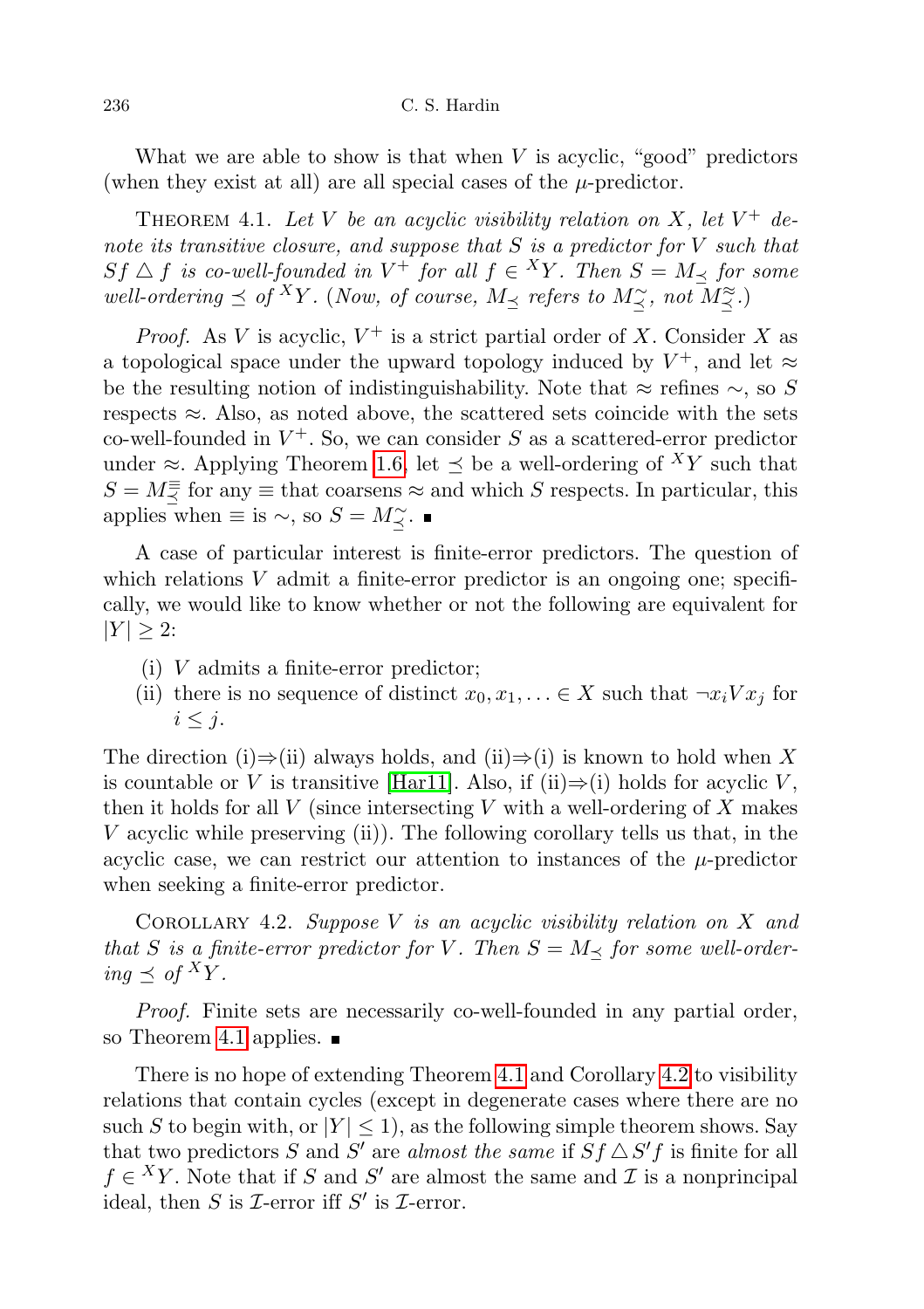THEOREM 4.3. Suppose V has a cycle, S is a predictor for V, and  $|Y|$  $\geq 2$ . Then there exists a predictor S' that is almost the same as S and is not a special case of the  $\mu$ -predictor.

*Proof.* We use the cycle to construct  $S'$  in a way that guarantees at least one error. Such a predictor cannot be a special case of the  $\mu$ -predictor, because there is always at least one function that makes the  $\mu$ -predictor correct everywhere: for any well-ordering  $\preceq$  of  $^XY$ , if  $f_0$  is the least function in the ordering,  $M \lt f_0 = f_0$ .

Let  $x_0 V x_1 V \cdots V x_{k-1} V x_0$  be a cycle of V. Let  $d: Y \to Y$  be such that  $d(y) \neq y$  for all  $y \in Y$ . For  $f \in {}^X Y$ , we define

$$
S'f(x) = \begin{cases} f(x_{i+1}) & \text{if } x = x_i, i < k - 1, \\ d(f(x_0)) & \text{if } x = x_{k-1}, \\ Sf(x) & \text{otherwise.} \end{cases}
$$

Informally, in  $S'$ , all agents in the cycle other than  $x_{k-1}$  assume their hat color is the same as the color of the next agent in the cycle, while  $x_{k-1}$ assumes it is not; everywhere else,  $S'$  agrees with  $S$  (so  $S'$  is almost the same as  $S$ ). This guarantees at least one error: if  $S'$  were correct at every point in the cycle, we would have  $f(x_0) = f(x_1) = \cdots = f(x_{k-1}) = d(f(x_0)) \neq$  $f(x_0)$ , a contradiction.

<span id="page-10-0"></span>**5. Variations on the**  $\mu$ **-predictor.** We are also interested in modified versions of the  $\mu$ -predictor. For example, we can form the  $\mu^*$ -predictor, which is like the  $\mu$ -predictor but ignores finite differences (that is, it respects =<sup>\*</sup>). One virtue of the  $\mu^*$ -predictor is that while the proof of Theorem [1.3](#page-2-0) is about one page, the proof of the analogous result for the  $\mu^*$ -predictor is 11 lines [\[HT09\]](#page-13-0); that gives the  $\mu^*$ -predictor, perhaps, a greater claim to being the "right" approach. Another virtue of the  $\mu^*$ -predictor is that its willingness to overlook certain minor differences makes it work in some contexts where the  $\mu$ -predictor can fail. For example, if one lets V be the complement of the identity relation on a set X, then the  $\mu^*$ -predictor will always be finiteerror, but the  $\mu$ -predictor will typically not be; also, as noted below, the  $\mu^*$ -predictor is weakly scattered-error even in non- $T_0$  spaces.

Taking this idea further, we can consider the  $\mu^{\dagger}$ -predictor, which ignores weakly scattered sets of differences. (This only makes sense in the topological context. Though we can make sense of the  $\mu^*$ -predictor when working with visibility relations, we only consider the topological case below.)

Formally, under a given notion of indistinguishability  $\approx$ , let  $\approx^*$  be the finest coarsening of  $\approx$  in which each  $\approx_x^*$  respects =<sup>\*</sup>; define  $\approx$ <sup>†</sup> similarly. For a given well-ordering  $\preceq$  of  $^XY$ , the  $\mu^*$ -predictor under  $\approx$  is  $M^{\approx*}_{\preceq}$ , while the  $\mu^{\dagger}$ -predictor under  $\approx$  is  $M_{\preceq}^{\approx^{\dagger}}$ .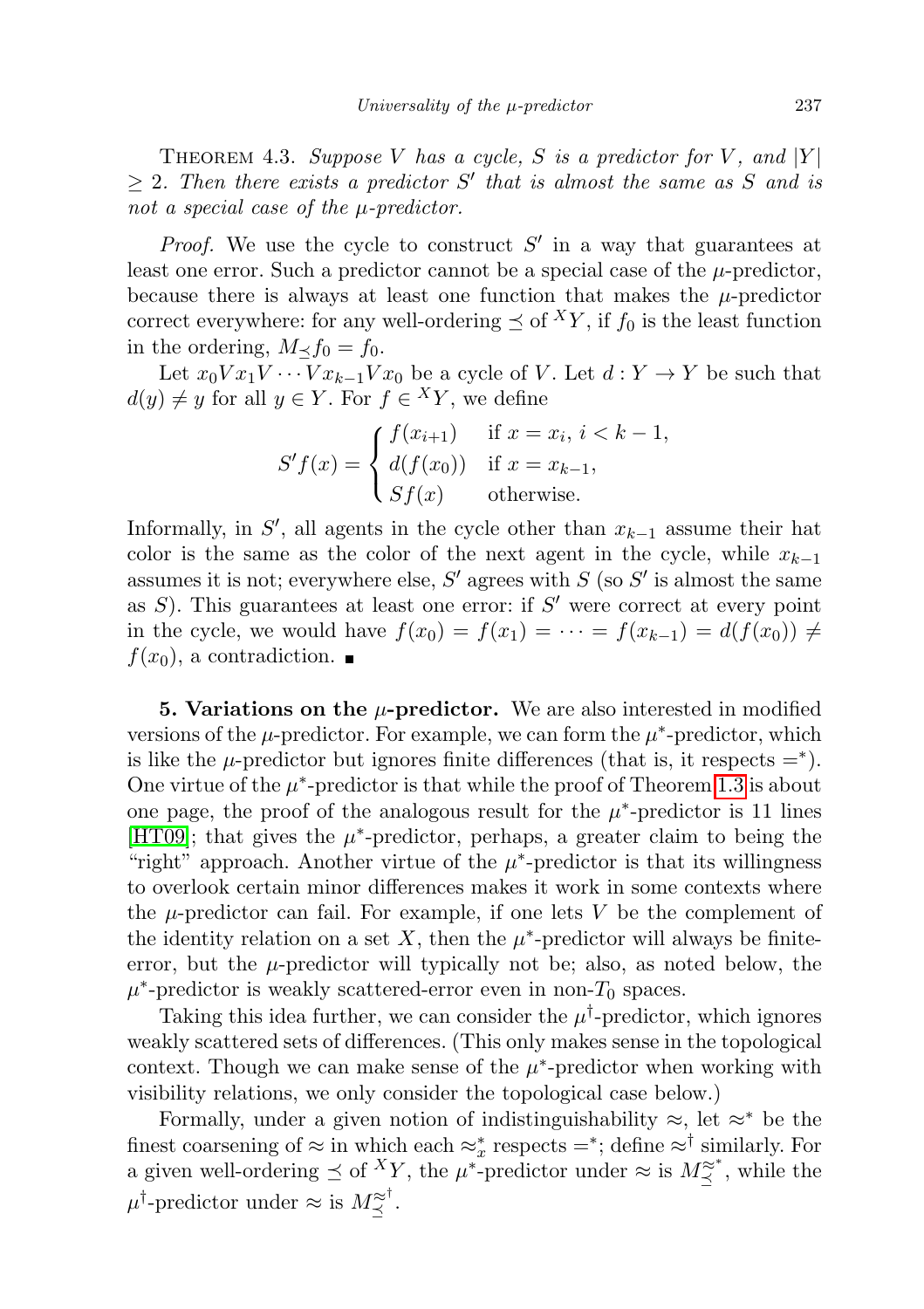Given a scattered-error predictor S that respects  $=^*$  (resp.  $=^{\dagger}$ ), we already know (provided X is  $T_0$ ) that S must be a special case of the  $\mu$ predictor. By Theorem [1.6,](#page-2-3) we can also say that S must be a special case of the  $\mu^*$ -predictor (resp. the  $\mu^{\dagger}$ -predictor).

Much else of what we already know about the  $\mu$ -predictor also carries immediately over to the  $\mu^*$ - and  $\mu^{\dagger}$ -predictors. As detailed below, the  $\mu^*$ - and  $\mu^\dagger\text{-predictors can be obtained as special cases of the }\mu\text{-predictor under a finer}$ topology. Our only concern is that, when we refine the topology, we might introduce new weakly scattered sets, so that while the  $\mu^*$ - or  $\mu^{\dagger}$ -predictor is weakly scattered-error with respect to the finer topology, perhaps it is not weakly scattered-error with respect to the original topology. We show below that, for the refinements under consideration, no new weakly scattered sets are introduced, putting the concern to rest.

DEFINITION 5.1. Given a topology  $\mathcal U$  on X, let WS( $\mathcal U$ ) denote the ideal of sets that are weakly scattered with respect to  $\mathcal{U}$ , let  $\mathcal{U}^*$  be the coarsest refinement of U containing all cofinite sets (equivalently, the coarsest  $T_1$ refinement of  $\mathcal{U}$ ), and let  $\mathcal{U}^{\dagger}$  be the coarsest refinement of  $\mathcal{U}$  containing the complements of sets in  $WS(\mathcal{U})$ .

Observe that the  $\mu^*$ -predictor, under U, is realized as the  $\mu$ -predictor under  $\mathcal{U}^*$ ; likewise for the  $\mu^{\dagger}$ -predictor and  $\mathcal{U}^{\dagger}$ . Note that  $\mathcal{U}^*$  and  $\mathcal{U}^{\dagger}$  are always  $T_1$ , even if  $U$  is not  $T_0$  (this, once the theorem below is proved, shows that the  $\mu^*$ -predictor and the  $\mu^{\dagger}$ -predictor are weakly scattered-error in any space).

PROPOSITION 5.2.  $U \subset U^* \subset U^{\dagger} = \{U - K \mid U \in \mathcal{U} \& K \in \text{WS}(\mathcal{U})\}.$ 

THEOREM 5.3.  $WS(\mathcal{U}) = WS(\mathcal{U}^*) = WS(\mathcal{U}^{\dagger}).$ 

*Proof.* By  $\mathcal{U} \subseteq \mathcal{U}^* \subseteq \mathcal{U}^{\dagger}$ , the inclusions  $WS(\mathcal{U}) \subseteq WS(\mathcal{U}^*) \subseteq WS(\mathcal{U}^{\dagger})$  are trivial, so we must show  $WS(\mathcal{U}^{\dagger}) \subseteq WS(\mathcal{U})$ . Suppose  $\Sigma \in WS(\mathcal{U}^{\dagger})$ , and take any nonempty  $\Sigma' \subseteq \Sigma$ . We must show that  $\Sigma'$  has a point that is weakly isolated with respect to U. Let  $x \in \Sigma'$  with neighborhood  $V \in \mathcal{U}^{\dagger}$  be such that  $\Sigma' \cap V$  is finite. Then  $V = U - K$  for some  $U \in \mathcal{U}$  and  $K \in \text{WS}(\mathcal{U})$ . Without loss of generality,  $K \subseteq U$  (so  $U = V \cup K$ ). If  $\Sigma' \cap U$  is finite, we are done. Otherwise,  $\Sigma' \cap K$  must be infinite; in particular, it is a nonempty subset of  $K \in \text{WS}(\mathcal{U})$ , so there exists some  $y \in \Sigma' \cap K$  with neighborhood  $W \in \mathcal{U}$  such that  $W \cap \Sigma' \cap K$  is finite. One can now verify that  $U \cap W \in \mathcal{U}$ is a neighborhood of  $y \in \Sigma'$  that weakly isolates y from  $\Sigma'$ . Therefore,  $\Sigma \in \text{WS}(\mathcal{U})$ .

<span id="page-11-0"></span>**6. In ZF.** We would like to know whether Corollary [1.4](#page-2-2) (quantified over all  $X$  and  $Y$ ) implies AC over ZF. For this purpose, the main results are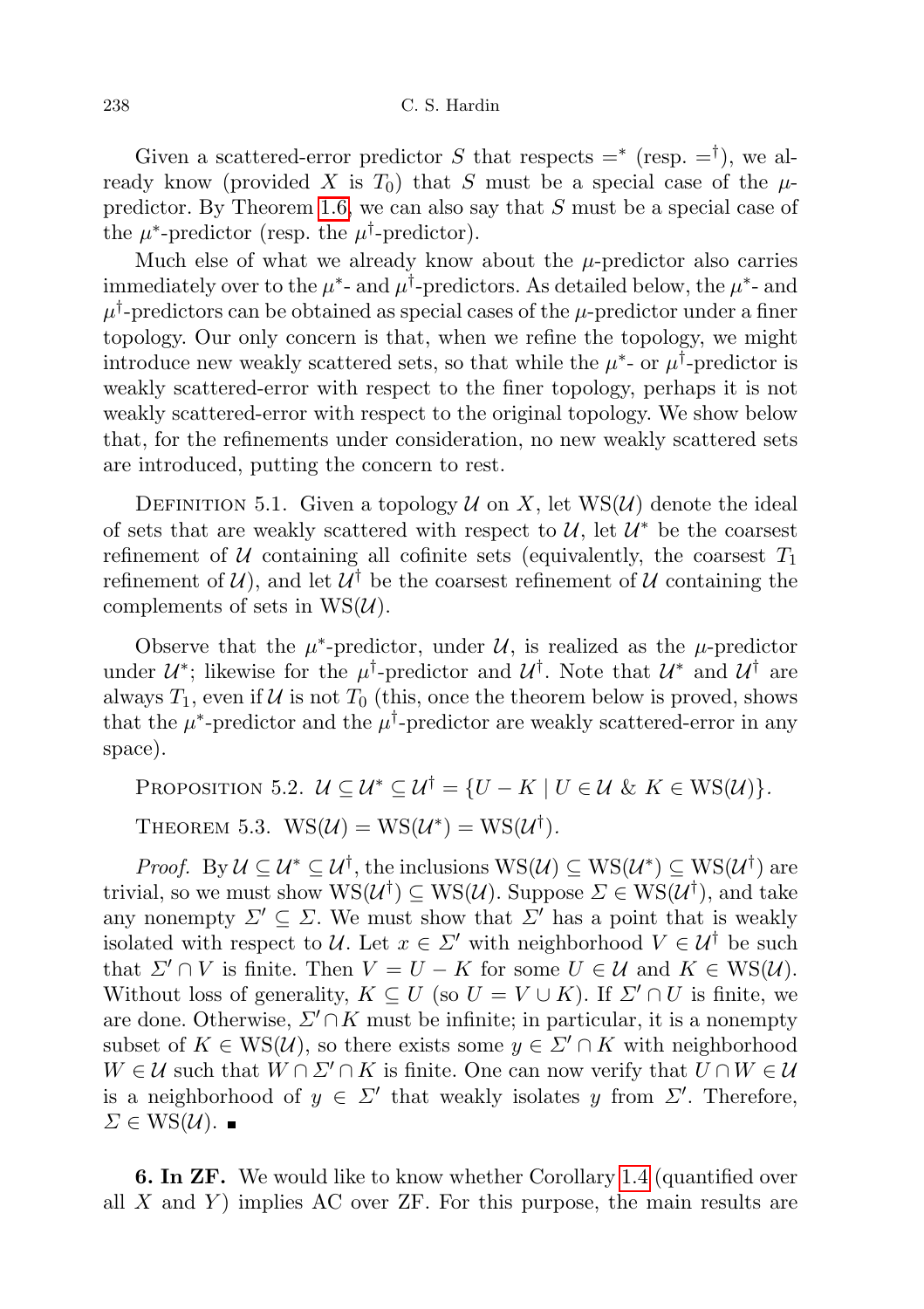not immediately of any use, since they are theorems of ZFC. Though all of Section [2](#page-4-0) can be carried out in ZF, we appeal to AC at the beginning of Section [3](#page-7-0) when extending  $\preceq$  to a well-ordering. What happens if we skip that step?

Suppose that, at the beginning of Section [3,](#page-7-0) we let  $f \prec f' \Leftrightarrow \rho(Sf \triangle f)$  $\rho(Sf' \triangle f')$ , without extending to a well-ordering. This would be a wellfounded partial order of  ${}^{X}Y$ ; it would not be total (except in degenerate cases), but it would be total enough (when X is  $T_0$ , at least) to uniquely determine  $M \equiv \leq$ : roughly speaking, if it did not uniquely determine  $M \equiv \leq$ , then our proof of Theorem [1.5](#page-2-1) would not work, since it uses an arbitrary extension of the above ordering to  $\preceq$ . A more rigorous justification follows.

Rather than letting  $\langle f \rangle_{x}^{\equiv}$  be the  $\preceq$ -least element of  $[f]_{x}^{\equiv}$ , we now define  $\langle f \rangle_{\overline{x}}^{\equiv}$  to be the set of  $\preceq$ -minimal elements of  $[f]_{\overline{x}}^{\equiv}$ . Fix some  $y_0 \in Y$  (the case  $Y = \emptyset$  is uninteresting). We define  $M = M \equiv \text{as follows: if every } g \in \langle f \rangle_{\overline{x}}^{\equiv}$ agrees on the value of  $g(x)$ , we take this to be  $Mf(x)$ ; otherwise, we let  $Mf(x) = y_0$ . (This latter case never occurs, but we cannot assume that yet.) In the statements of Lemmas [3.1](#page-7-2) and [3.3](#page-8-1) and the proof of Theorem [1.6,](#page-2-3)  $g = \langle f \rangle_{x}^{\equiv}$  becomes  $g \in \langle f \rangle_{x}^{\equiv}$ . At the end of the proof of Lemma [3.1,](#page-7-2) the contradiction is now that g is not  $\preceq$ -minimal in  $[f]_x^{\equiv}$ , rather than "g is not the  $\preceq$ -least element of  $[f]_x^{\equiv}$ ." With these modifications, we still reach the conclusion  $S = M_{\preceq} \equiv$  in the proof of Theorem [1.6.](#page-2-3) (Also note that, with the modified version of Lemma [3.3,](#page-8-1) every  $g \in \langle f \rangle_{x}^{\equiv}$  agrees on the value of  $g(x)$ : for  $g, g' \in \langle f \rangle_{\overline{x}}^{\equiv}$ , we have  $g(x) = Sg(x) = Sg'(x) = g'(x)$ ; so, the  $y_0$  case above never occurs.)

Therefore, while the existence of a scattered-error predictor for  $XY$  does not yield (in  $ZF$ ) a well-ordering of  $^{X}Y$ , it does yield a well-founded partial order  $\prec$  of  $^XY$  under which the  $\mu$ -predictor is well-defined.

<span id="page-12-0"></span>7. Further questions. We have seen that, in the context of  $T_0$  spaces, every scattered-error predictor is an instance of the  $\mu$ -predictor, and that every instance of the  $\mu$ -predictor is scattered-error. Transitive visibility relations can be seen as a special case of this. However, nontransitive visibility relations are not as well understood. What we have shown is that, for an acyclic visibility relation  $V$ , every good predictor (that is, one guaranteeing that the set of errors is co-well-founded in  $V^+$ ) is an instance of the  $\mu$ -predictor; it is not always the case, though, that every well-ordering  $\preceq$ makes  $M_{\preceq}$  a good predictor. First, some relations admit no good predictor at all (for example, with V the successor relation on  $X = \omega$  and  $|Y| \geq 2$ , no predictor can guarantee even a single correct guess); second, even when good predictors exist,  $M_{\prec}$  will be good for some choices of  $\preceq$ , but typically not all when  $V$  is nontransitive. So, a few questions arise: Which visibility relations admit good predictors? When a visibility relation admits at least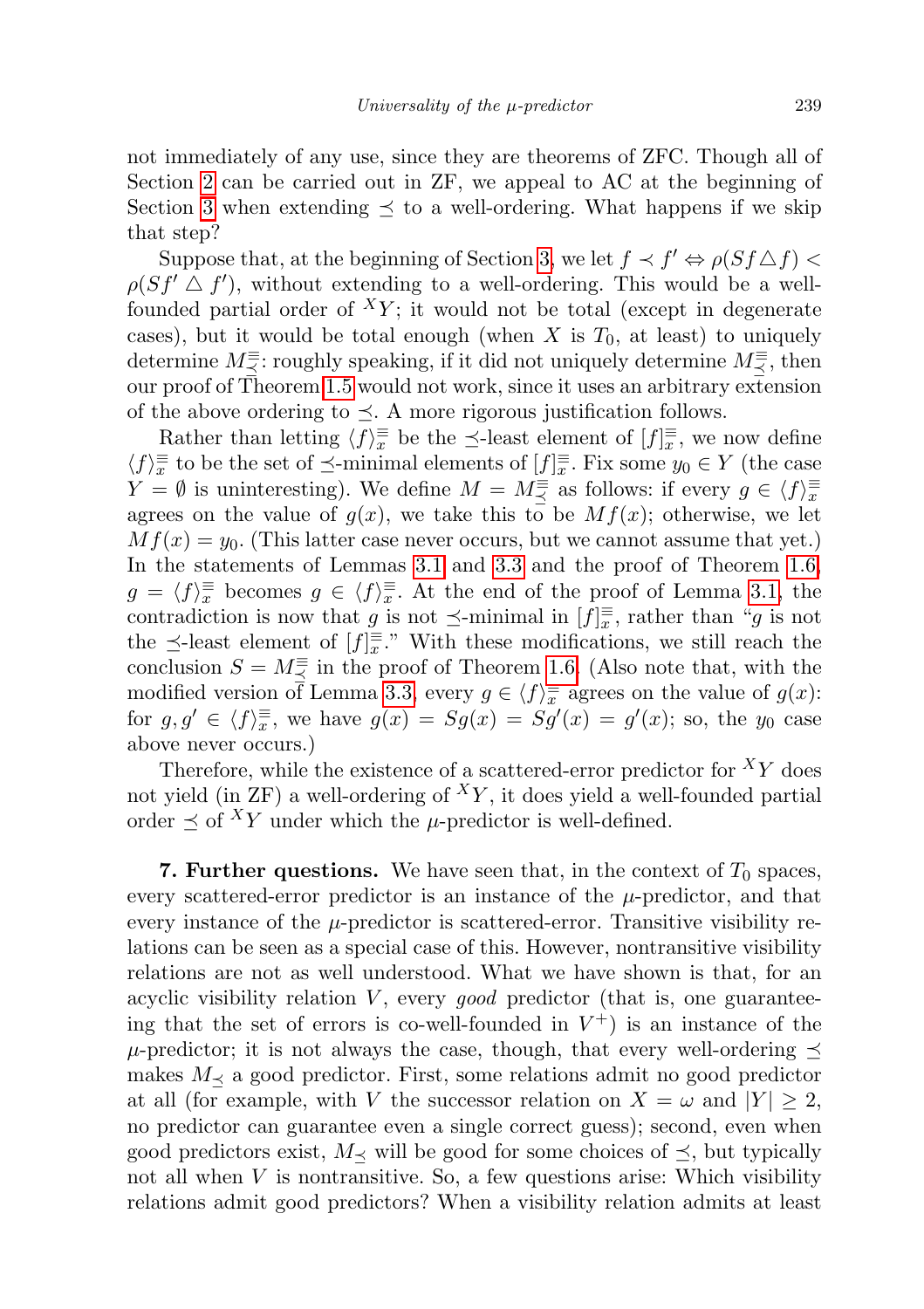one good predictor, which well-orderings  $\preceq$  make  $M_{\preceq}$  a good predictor? Even if we cannot answer the latter question fully, can we at least find a way to construct  $\preceq$  such that, if there is any good predictor at all, then  $M_{\preceq}$ is good?

Currently, the only known technique for producing good predictors based on the  $\mu$ -predictor for nontransitive visibility relations is to voluntarily coarsen the notion of indistinguishability to one that is more cooperative, without coarsening it too much. For example, given a nontransitive visibility relation V, we can often find a transitive  $T \subseteq V$  that is "close" to V in some sense, and use the  $\mu$ -predictor with T as our notion of visibility; see [\[Har11\]](#page-13-3) for details. In that same paper, an example is given for which that approach cannot be made to work; specifically, a nontransitive  $V$  is constructed that holds some promise for admitting a finite-error predictor, but for which no transitive subrelation admits a finite-error predictor. Yet we know from Corollary [4.2](#page-9-1) that if any finite-error predictor exists, it can be realized as a special case of the  $\mu$ -predictor. This is some of our motivation for the above questions: in situations where restricting to a transitive subrelation is not an option, we would like a way of constructing orderings  $\preceq$  that make the  $\mu$ -predictor perform well even in the absence of transitivity.

In the case of visibility relations with a cycle, we saw in Theorem [4.3](#page-9-2) how predictors can fail to be special cases of the  $\mu$ -predictor. Nevertheless, can we identify the circumstances under which, given a predictor  $S$ , there exists an instance of the  $\mu$ -predictor that is "as good" as S? For example, is it the case that if  $\mathcal I$  is an ideal and  $\equiv$  is a notion of indistinguishability that admits an  $\mathcal{I}$ -error predictor, then there is an instance of the  $\mu$ -predictor that is  $\mathcal{I}$ -error?

Separately, as considered earlier: Does Corollary [1.4,](#page-2-2) quantified over all  $X$  and Y, imply AC over ZF?

Acknowledgements. The author would like to thank Alan Taylor for helpful comments on earlier versions of this paper.

#### References

- <span id="page-13-1"></span>[DG76] R. O. Davies and F. Galvin, Solution to Query 5, Real Anal. Exchange 2 (1976), 74–75.
- <span id="page-13-3"></span>[\[Har11\]](http://dx.doi.org/10.2178/jsl/1318338858) C. S. Hardin, On transitive subrelations of binary relations, J. Symbolic Logic 76 (2011), 1429–1440.
- <span id="page-13-2"></span>[HT08] C. S. Hardin and A. D. Taylor, A peculiar connection between the Axiom of Choice and predicting the future, Amer. Math. Monthly 115 (2008), 91–96.
- <span id="page-13-0"></span>[\[HT09\]](http://dx.doi.org/10.1090/S0002-9939-09-09877-3) C. S. Hardin and A. D. Taylor, Limit-like predictability for discontinuous functions, Proc. Amer. Math. Soc. 137 (2009), 3123–3128.